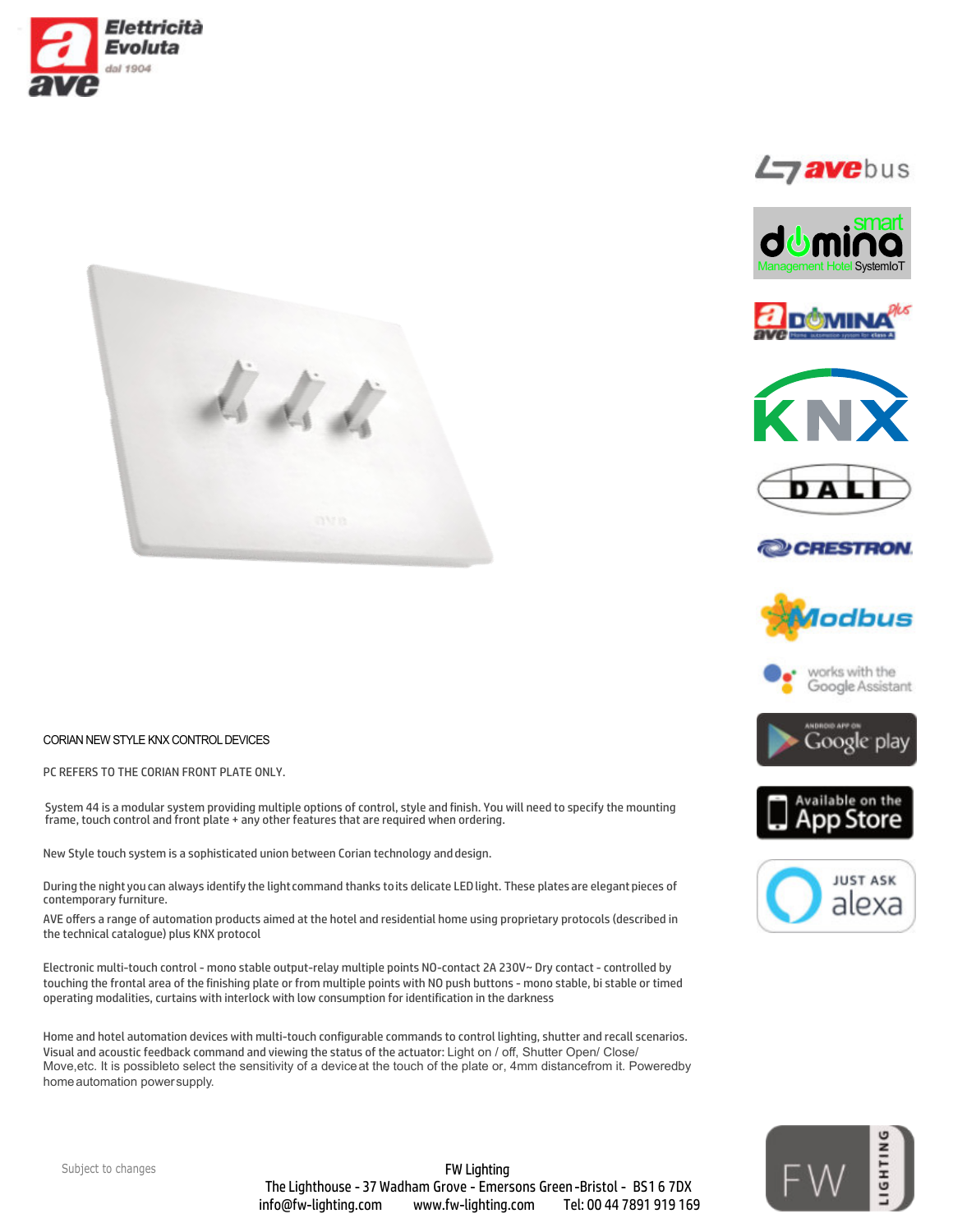

444KNXT2B

Toggle control device KNX compatible with 2 channels - toggle white colour - supplied with no. 1 plastic white ring - 1 module



444KNXT2CR Toggle control device KNX compatible with 2 channels - toggle white chrome - supplied with no. 1 plastic chrome ring - 1 module

**444KNXT2CR**



## 444KNXT2OT

Toggle control device KNX compatible with 2 channels - brass toggle - supplied with no. 1 brass ring - 1 module

## Functions

| Commands | Switch    | Dimmer            | Scene      | Shutter and Blinds | Send Value                | Control Value  | Multi-action (3+3 LongP.) |
|----------|-----------|-------------------|------------|--------------------|---------------------------|----------------|---------------------------|
|          | On/Off    | Increase/Decrease | $1 - 64$   | $Up + Stop$        | Send Value n.1            | Unforced + Off | On/Off                    |
|          | <b>On</b> | Increase          | Save Scene | Down + Stop        | Send Value n.2            | Unforced + On  | Up/Down                   |
|          | Off       | Decrease          |            | Up/Down + Stop     | Send Value n.3            | Forced + Off   | Scene                     |
|          |           |                   |            | Up                 | Send Value n.4            | Forced + On    | Send Value (0-255)        |
|          |           |                   |            | Down               | Send Value n.1 (long. P.) |                | Send Value (0-100%)       |
|          |           |                   |            | Up/Down            | Send Value n.2 (long. P.) |                | <b>HVAC</b>               |
|          |           |                   |            | Stop               | Send Value n.3 (long. P.) |                |                           |
|          |           |                   |            | Open/Closed Slats  | Send Value n.4 (long. P.) |                |                           |
|          |           |                   |            | Open Slats         |                           |                |                           |
|          |           |                   |            | Closed Slats       |                           |                |                           |